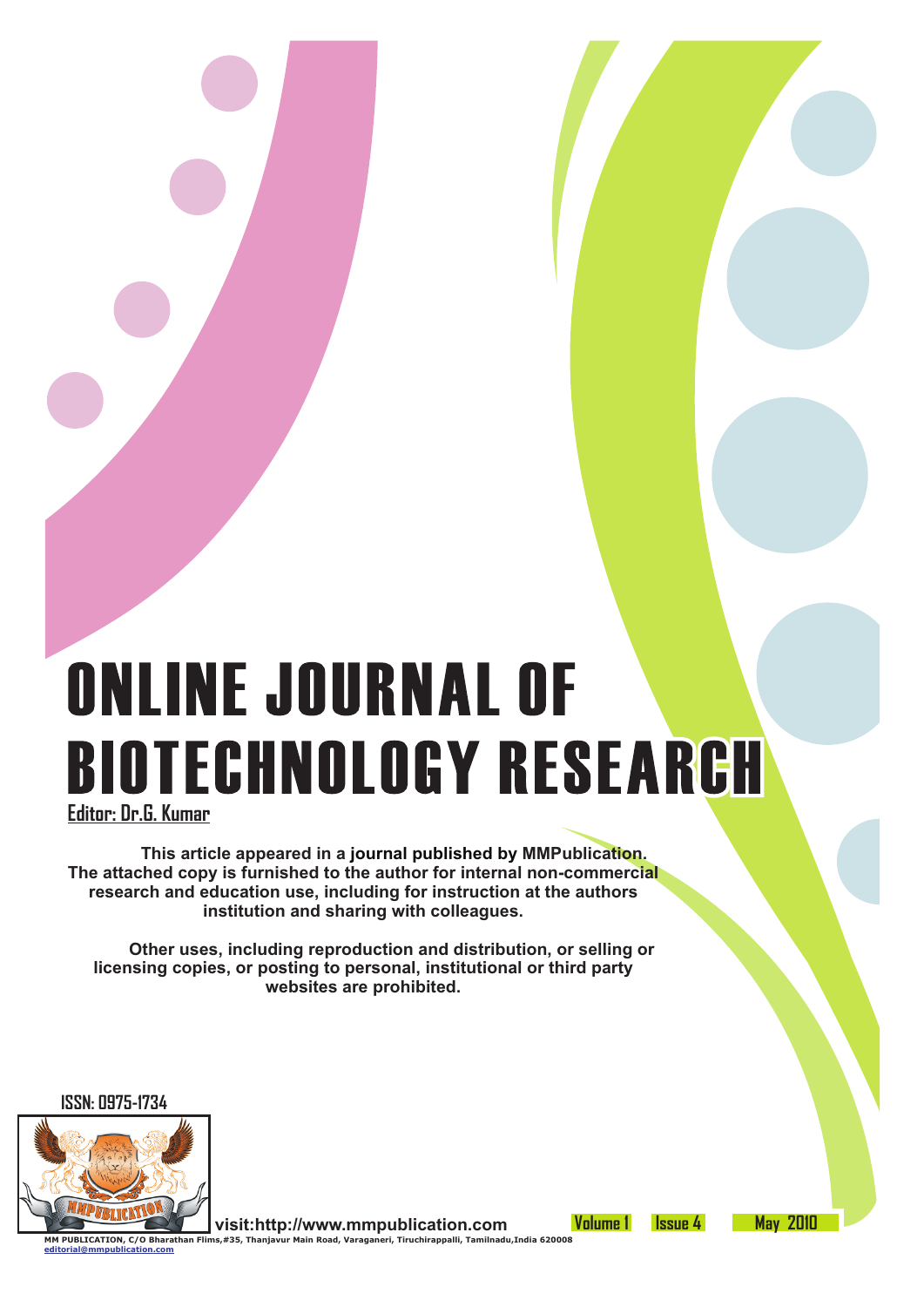Contents lists available at **MMPublication**



# ONLINE JOURNAL OF BIOTECHNOLOGY RESEARCH

**journal homepage:http://www.mmpublication.com**

# Horizontal Gene Transfer-a Genomic Perspective

### Aniruddha Chatterjee<sup>1</sup>\* and Archana Pan<sup>2</sup>

1. School of Biotechnology, Chemical & Biomedical Engg., VIT University, Vellore-632014, TN, India

2. Assistant Professor, Centre of Bioinformatics, School of Life sciences, Pondicherry Central University, puducherry-14

#### **A r t i c l e i n f o**

Article history:

Received 15 October 2009 Accepted 15 November 2009

#### **Keywords:**

HGT; LGT; Evolution; Genome; Phylogenetic; Genome-wide; Chromosome; Nucleotide ;Signature; Phylogenetic tree:

## **INTRODUCTION**

Horizontal gene transfer (HGT), also known as Lateral gene transfer (LGT), is a process in which an organism transfers genetic material to another cell that is not its offspring. By contrast, *v*ertical transfer occurs when an organism receives genetic material from its ancestor, e.g. its parent or a species from which it evolved. Most studies on microbial evolution focused primarily on the vertical transmission of genetic information, but there is a recent awareness that horizontal gene transfer is a significant phenomenon in bacterial evolution. Horizontal gene transfer is common among bacteria, even very distantly-related ones. This process is thought to be a significant cause of increased drug resistance; when one bacterial cell acquires resistance, it can quickly transfer the resistance genes to many species. Enteric bacteria appear to exchange genetic material with each other within the gut in which they live. In this article we have discussed the probable mechanisms of Horizontal gene transfer and its implications and also revisited the powerful tools of identifying the phenomenon at genomic level.

#### **Mechanisms for horizontal gene transfer**

#### **Transformation**

applications. Earlier scientists have opined that the genes would be broken down by the DNA-digesting enzymes in the environment. But recently it has been found that the DNA is protected from enzyme attacks when adsorbed to solid particles. In this way genes from genetically engineered organisms may be transferred to bacteria and other microorganisms. The sources may be:Debris ploughed back from The genetic alteration of a cell resulting from the introduction, uptake and expression of foreign genetic material (DNA or RNA) is called as transformation. This process is relatively common in bacteria, but less common in eukaryotes. The process is known as transformation ( Lorencz and Wackernagel, 1994). This process is relatively common in bacteria, but less common in eukaryotes. Transformation is often used to insert novel genes into bacteria for experiments, or for industrial or medical

**Abstract**  Horizontal gene transfer is a phenomenon by which one organism transfers its genetic material to other organism but not to its offspring. Transformation, Transduction and bacterial conjugation is the common method by which gene gets laterally transferred. Horizontal gene transfer is a frequent event between microbes especially bacteria and the transferred genes provides selective benefit to the recipient organism. Horizontal gene transfer also plays a key role in determining the evolutionary history of the organism where the extent of lateral transfer is high. Single bioinformatics or molecular biology tool is incapable of systematically identifying all laterally transferred genes in a single organism. The integration of different available methods can bring out the best possible results.In this article we aimed to review the phenomenon of Horizontal gene transfer as a whole. We also set sights on the methods of analyzing the event *insillico* and overcome the problems associated with it.

> genetically engineered crops. The dead or dying cells are likely to release naked DNA that may survive for many hours. An experiment showed that when adhered to clay soil particles, the DNA survived at an average about 28 hours. Dead cells from the feces or other excretions of genetically engineered fish may release DNA. Naked DNA may survive on the ocean surface for 45-83 hours and for up to 235 hours in the bottom sediment. Feces from genetically engineered domestic animals contain myriads of dead and even alive cells with DNA from the animal. Some DNA may have already been transferred bacteria when in the gut.

#### **Transduction**

It is the process in which bacterial DNAis moved from one bacterium to another by a bacterial virus (a bacteriophage, commonly called a phage). There is a class of viruses, called bacteriophages that are specialized at infecting bacteria. They can be described as a package of DNAsurrounded by a protein coat. This coating has special properties that make it stick on to bacterial cell walls. When attached, they inject the DNA into the bacteria. Viral DNA has an ability to force the invaded cell to switch over from normal activity to producing millions of copies of the whole virus. Or the virus may insert its DNA into the chromosome of the bacteria. When new viruses are produced in the bacteria, a piece of bacterial DNA may become packaged in the virus coat. The virus will thereby carry this bacterial DNAto other bacteria where it may become a part of their chromosome. This is called transduction. Mostly the bacteriophages attach only to a few kinds of bacteria. But they have a tendency to broaden their host range. Bacteriophage transduction is especially common in water.

#### **Bacterial conjugation**

It is a process in which a living bacterial cell transfers genetic material through cell-to-cell contact. It has long been believed that mating or conjugation only occurs between members of the same bacterial species. This has recently been contradicted by research that reported a high degree of cross-species mating (Clewell, 1993). Mating is mediated by a special small piece of DNA, the

**<sup>\*</sup>** Corresponding author. Address:**School of Biotechnology, Chemical & Biomedical Engg., VIT University, 1 Vellore-632014, TN, INDIA.** E-mail address:**raj\_success123@yahoo.com** (**Aniruddha Chatterjee \*** ).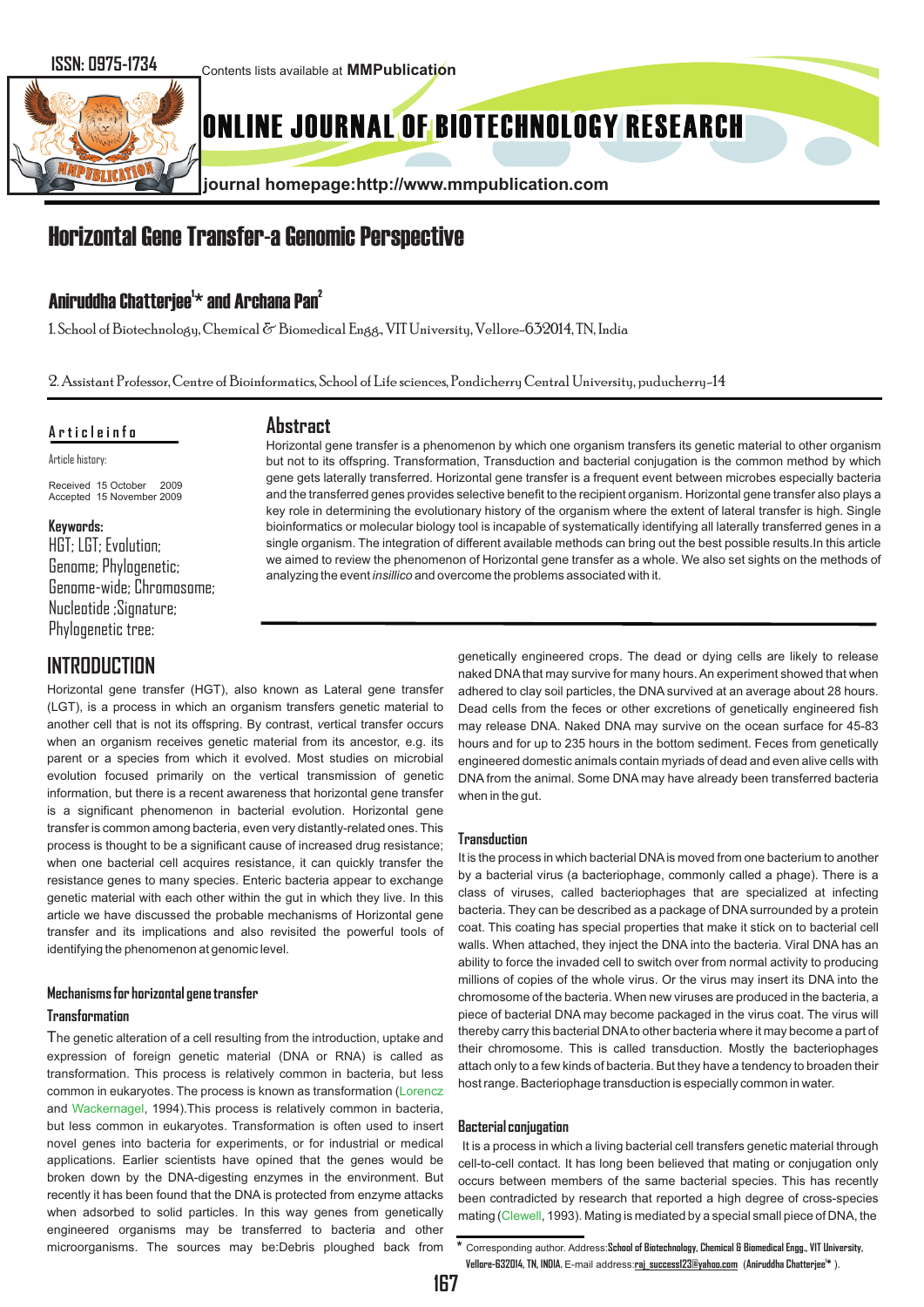plasmid that is separate from the bacterial chromosome. Most plasmids are also carriers of antibiotic resistance genes. The plasmids are transferred at mating.Also kinds of 'jumping genes' are transferred separately at mating. They can jump between different positions in the chromosome or between chromosomes and plasmids. Among these jumping genes there are the genes that support efficient transfer of antibiotic resistance genes.

#### **Horizontal gene transfer: the milestones**

Before the advent of the genomics era, only a handful of horizontal gene transfer events were documented in the literature (Smith *et al.*, 1992). And even though it had been argued that gene acquisition from foreign species could potentially have a great impact on evolution (Syvanen, 1985), it was not until after the genomic sequences of numerous prokaryotic and eukaryotic organisms became publicly available that the traditional treebased evolutionary model was seriously challenged, considering even the possibility of substantial gene exchange (Doolittle, 1999; Groisman *et al.*, 1992; Medigue et al.,1991). In particular, it was first observed that some *Escherichia coli* genes exhibit codon frequencies that deviate significantly from those of the majority of its genes (Aravind *et al.*, 1998). Also, the genomes of *Aquifex aeolicus* and *Thermotoga maritima*, two hyperthermophilic bacteria, supported the hypothesis of a massive gene transfer from archaeal organisms with which they shared the same lifestyle (Nelson *et al.*, 1999).

#### **Genes susceptible to horizontal transfer**

Though considerable HGT seem to have occurred within and across prokaryotes and eukaryotes, not all genes are equally likely to be transferred. For HGT to be successful the acquired genes must persist in the host chromosome; the gene would persist only if it provided a selective benefit to the recipient organism (Lawrence, 1999). Essential genes, ubiquitously present in all organisms, like those encoding rRNA operons, are therefore less likely to undergo successful transfer as genomes naïve to their functions are rare. Horizontal transfer of genes under weak or transient selection, in contrast, could greatly benefit lineages that do not contain any functional orthologs of these genes (Lawrence, 1999). In bacteria, the genes whose products catalyze steps in a single pathway and provide for weakly selected functions often tend to assemble into operons (even when their products do not interact physically), probably to facilitate horizontal transfer of such genes into naïve genomes (Lawrence, 1996). Upon introgression, an operon provides a novel metabolic function allowing its new host to exploit effectively a novel ecological niche (Koonin *et al*., 1997; Lawrence and Roth, 1998). The physical proximity of the genes in an operon, however, provides no selective benefit to the individual organism it rather enhances the fitness of the operon itself by allowing efficient horizontal transfer of its constituent genes, otherwise susceptible to loss by genetic drift. The operon organization is therefore considered to be a 'selfish' property of the constituent genes (Koonin *et al.*, 1997). According to the complexity hypothesis (Jain et al., 1999), genes participating in transcription, translation and related process (informational) genes are seldom transferred because they are, in general, members of large, complex systems, products of which are less likely to function successfully in a foreign cytoplasm. Operational (housekeeping) genes, on the other hand, are typically members of small assemblies of few genes and hence can undergo horizontal transfer more frequently.

#### **The extent and rate of transfer in bacteria**

Availability of complete genome sequences of diverse bacterial species and the ability to recognize horizontally transferred genes solely on the basis of their intrinsic sequence characteristics allows one to estimate the total amount of putative foreign genes in such genomes without resorting to database searching or phylogenetic analyses. Analysis of 19 complete genomes (Ochman et al.,2000) has revealed that the amount of laterally acquired sequences vary widely among bacteria ranging from virtually none in certain bacteria with small genome sizes such as *Rickettsia prowazekii*, *Borrelia burgdoferi* and *Mycoplasm genitalium*, to nearly 17% in *Synechocystis* PCC6803 and 18% in *E*. *coli*. It is likely that the intracellular habitat of some bacterial organisms such as *R*. *prowazekii* and *M*. *genitalium* shields these organisms from exposure to potential gene donors, thereby reducing the possibility of acquiring foreign sequences. To

#### Aniruddha Chatterjee and Archana Pan / Online Journal of Biotechnology Research 1(4):167-169 (2010)

assess the rate of effective horizontal transfer in any organism, one must estimate the amount of foreign DNA segments persisting in the host chromosome and maintaining their protein coding potential (maintenance of coding potential implies that nonsense mutations in these genes have been eliminated by natural selection). The persistence of a foreign gene in a bacterial genome can be estimated by exploring the patterns of nucleotide substitutions that have taken place since its arrival (Lawrence and Roth, 1998). At the time of introduction, laterally transferred genes bear the sequence characteristics of the donor genome. But once acquired, they come under the influence of directional mutation pressure appropriate to the recipient genome and eventually start to reflect the DNA composition of their new host.

#### **Frequency of this gene transfer**

Horizontal transfer of genes appears to be a common practice between microbes, probably due to the important role of such transfer in shaping the architecture of microbial genomes, conferring novel metabolic capabilities to the recipient genome and enabling an organism to explore new ecological niches. The impact of interspecies gene transfer is radically different from that of the spontaneous mutation. Point mutations can lead only to the subtle refinement and alteration of existing metabolic functions, but horizontal gene transfer has the capability of introducing, immediately upon integration, completely novel physiological traits.

#### **Amelioration of HGT**

At the time of introduction, horizontally transferred genes have the base composition and codon usage pattern of the donor genome. But because transferred genes are subject to those mutational processes affecting the recipient genome, the acquired sequences will incur substitutions and eventually come to reflect the DNA composition of the new genome. This process of ''amelioration''whereby a sequence adjusts to the base composition and codon usage of the resident genomeis a function of the relative rate of G/C to A/T mutations. Based on substitution rates estimated for *E. coli* and the mutational bias of this species, it is possible to predict the amount of time required after transfer for a transferred gene to fully resemble native DNA (Lawrence and Ochman, 1997).

#### **Impact of horizontally transferred genes**

The significance of horizontal gene transfer goes beyond helping interpret phylogenetic congruencies in the evolutionary history of genes. In fact, there is strong evidence that pathogenic bacteria can develop multi-drug resistance simply by acquiring antibiotic resistance genes from other bacteria ( Gophna *et al.*, 2006; Ortutay *et al.*, 2003).

#### **Tools for identifying horizontally transferred genes at the genomic level**

There is currently no single bioinformatics tool capable of systematically identifying all laterally acquired genes in an entire genome (Sheila and Terry, 2007). Available methods for identifying horizontal transfer generally rely on finding anomalies in either nucleotide composition or phylogenetic relationships with orthologous proteins. Nucleotide content and phylogenetic relatedness methods have the advantage of being independent of each other, but often give completely different results. There is no 'gold standard' to determine which, if either is correct, but it has been suggested that different methodologies may be detecting lateral transfer events of different relative ages (Lawrence and Ochman, 2002). A variety of strategies have been used to predict horizontal gene transfer using nucleotide composition of coding sequences. Early methods flagged genes with atypical G + C content; later methods evaluate codon usage patterns as predictors of horizontal transfer (Lawrence and Ochman, 1997; Sharp and Li, 1987). A variety of so-called 'genomic signature' models have been proposed, using nucleotide patterns of varying lengths and codon position. These models have been analyzed individually and in various combinations, using sliding windows, Bayesian classifiers, Markov models, and support vector machines (Dalevi et al., 2006).One limitation of nucleotide signature methods is that they can suggest that a particular gene is atypical, but provide no information as to where it might have originated. To discover this information, and to verify the validity of positive candidates, signature-based methods rely on subsequent validation by phylogenetic methods. These crosschecks have revealed many clear examples of both false positive and false negative predictions in the literature